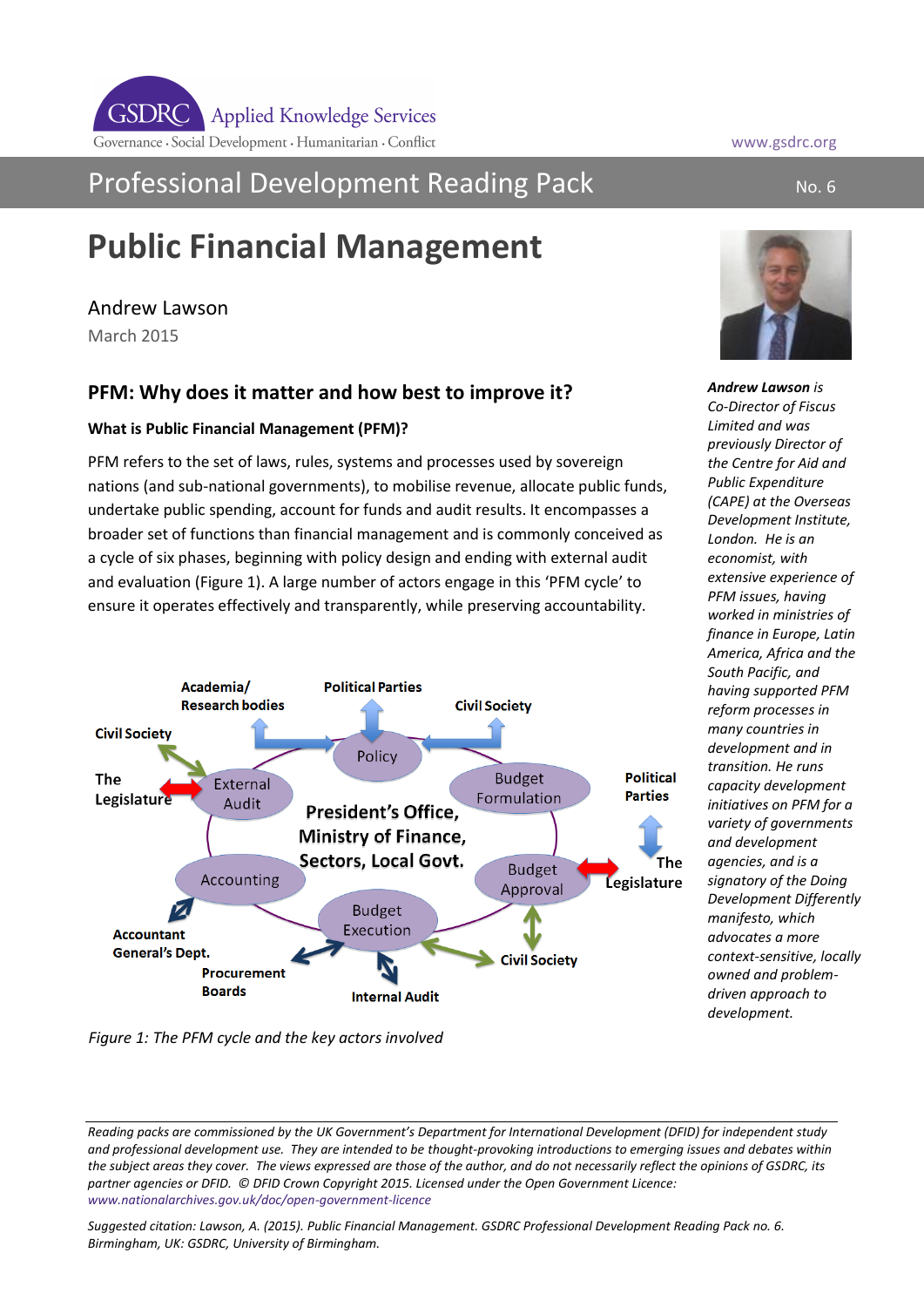#### **Why is PFM important?**

A strong PFM system is an essential aspect of the institutional framework for an effective state.

- **Effective delivery of public services is closely associated with poverty reduction and growth, and** countries with strong, transparent, accountable PFM systems tend to deliver services more effectively and equitably and regulate markets more efficiently and fairly. In this sense, good PFM is a necessary, if not sufficient, condition for most development outcomes.
- A key element of statehood is the ability to tax fairly and efficiently and to spend responsibly. These are fundamental characteristics of 'inclusive' state institutions, which generate trust, promote innovative energies and allow societies to flourish. (See Acemoglu & Robinson, 2012, 'Why Nations Fail' and Dani Rodrik, 2003, 'In Search of Prosperity'.)

Improving the effectiveness of a PFM system can generate widespread and long-lasting benefits, and may in turn help to reinforce wider societal shifts towards inclusive institutions, and thus towards stronger states, reduced poverty, greater gender equality and balanced growth. Even where donor staff do not seek to strengthen PFM systems, they need to understand them because they will often work through them, by providing budget support or climate finance, or with them, by providing project-financed interventions, which are then staffed and maintained through the national budget. *In short, PFM matters, and all donor staff need a basic knowledge of PFM*.

#### **What are the objectives of the PFM system?**

In order to assess a PFM system, we first need to define its objectives – the final outcomes, by which performance can be measured. It is generally accepted that a PFM system should achieve three objectives, to which we here add a fourth – the promotion of accountability and transparency. This is increasingly seen as an objective in itself, because of its close relationship to the notion of inclusive institutions.

- The maintenance of aggregate fiscal discipline is the first objective of a PFM system: it should ensure that aggregate levels of tax collection and public spending are consistent with targets for the fiscal deficit, and do not generate unsustainable levels of public borrowing
- Secondly, a PFM system should ensure that public resources are allocated to agreed strategic priorities - in other words, that allocative efficiency is achieved
- Thirdly, the PFM system should ensure that operational efficiency is achieved, in the sense of achieving maximum value for money in the delivery of services
- Finally, the PFM system should follow due process and should be seen to do so, by being transparent, with information publicly accessible, and by applying democratic checks and balances to ensure accountability.

#### **How do we know whether a PFM system is performing adequately or not?**

Ideally, one would assess the PFM system simply by measuring performance against these four objectives. To a degree, this is possible. The achievement of fiscal discipline is straightforward to measure at an international level, and the Open Budget Index (OBI) provides a reasonable proxy for transparency. However, to measure allocative and operational efficiency requires special studies. Some OECD countries and more advanced middle income countries (such as South Africa) undertake these regularly through programme evaluations or value for money audits. Some Public Expenditure Reviews (PERs) also address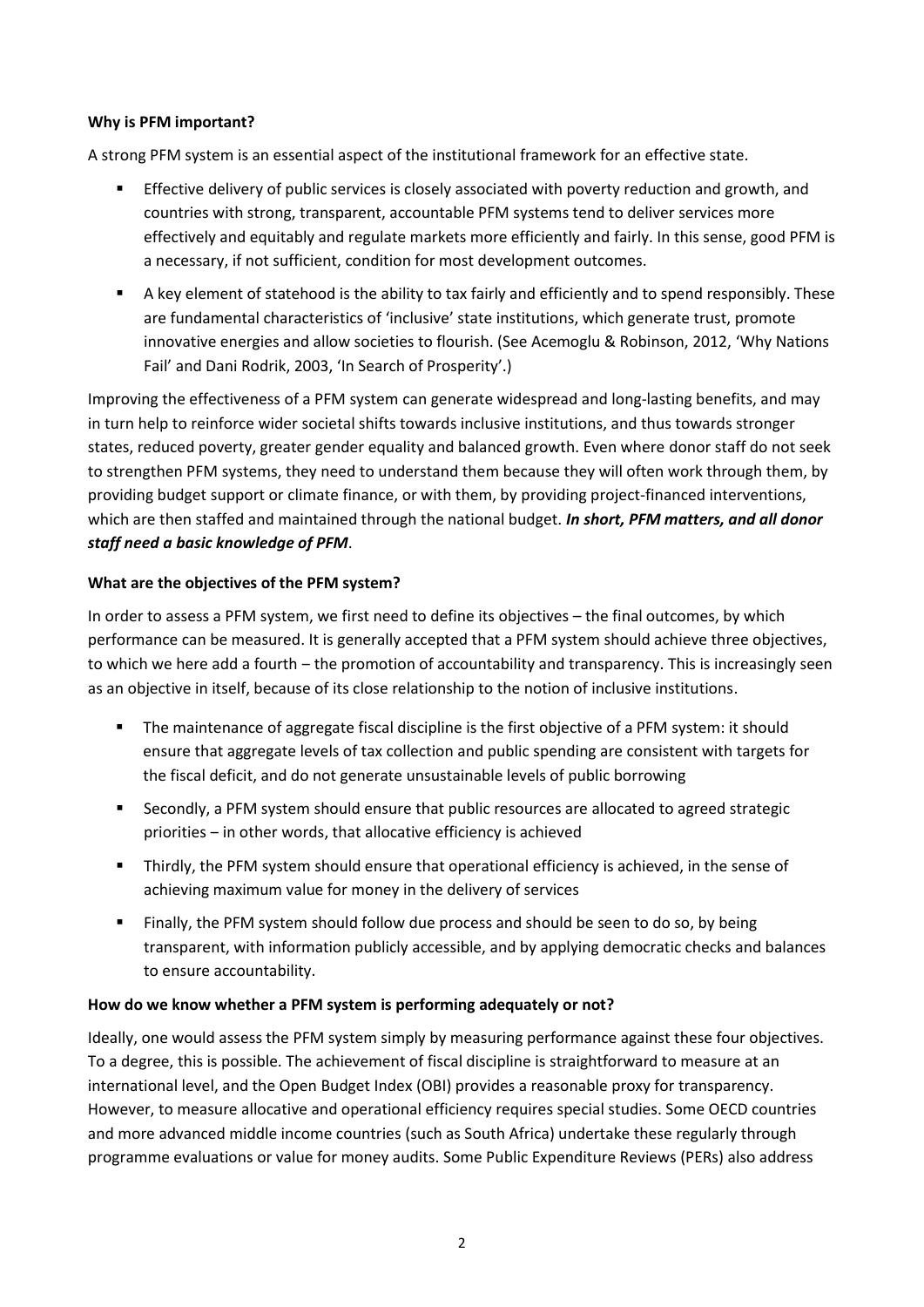these issues but, in general, such studies are not common in developing countries and their structure rarely allows for easy international comparison.

In practice, the assessment of PFM systems focuses one level down from final outcomes - that is on the examination of the institutions, rules and procedures most likely to ensure the achievement of the key objectives of the PFM system. This approach was pioneered in the 1930s and revived by Allen Schick at the Maryland School of Public Policy (Reading 1). The approach provides the conceptual basis for the Public Expenditure & Financial Accountability (PEFA) assessment framework, developed by the IMF and the World Bank in conjunction with the EU, DFID and other bilateral donors. It provides a set of 31 high-level indicators by which to measure the performance of a PFM system. Since 2005, some 300 PEFA assessments have been undertaken of national and sub-national PFM systems in over 100 countries. Despite the inevitable shortcomings of a standardised system of measurement of this kind, the PEFA framework has justifiably gained wide acceptance and, when properly interpreted, provides a good guide to the status of PFM systems. An updated set of PEFA indicators is to be issued in 2015 [\(pefa.org\)](http://www.pefa.org/).

#### **What is known about how best to strengthen PFM systems?**

Since the late 1990s, DFID and other donors have devoted an unprecedented level of attention to the reform of PFM systems in developing and transition countries. Yet, the results have been mixed. With some exceptions, reform progress has been slow and the benefits elusive. Nevertheless, some countries have been more successful in implementing PFM reforms than others. What explains this difference in performance? And what implications does it have for the design of reforms and for the provision of external support?

Recent research and evaluation suggests that three critical ingredients are needed for successful PFM reform:

- **Leadership** a strong political and technical commitment, clear communication and coordination of reform, and a widening group of reform leaders who manage fears, expectations and differences of opinion.
- **Policy space for developing appropriate reforms**  a thorough understanding of the context, a focus on the functionality of the system and not just the form, and teams and organisations that experiment and take risks, interrogating both the problem and the proposed solutions.
- **Adaptive, iterative and inclusive processes**  where monitoring, learning and adaptation are key.

While these lessons may seem obvious in retrospect, evidence suggests that many past donor interventions to support PFM reform have ignored them – attempting to drive reform from the outside, and imposing 'blueprint solutions' inappropriate to the context. Many governments, unwilling or unable to engage in genuine reform processes, have often bought into this charade, pretending to adopt reforms but in reality adopting form rather than function. Current research on PFM issues focuses on understanding better the approaches and techniques that can help to avoid this. The selected readings seek to provide an introduction to this literature. Several of the readings are also relevant to an understanding of how to successfully support civil service reform, a closely related issue because weak public administration systems usually engender weak PFM systems.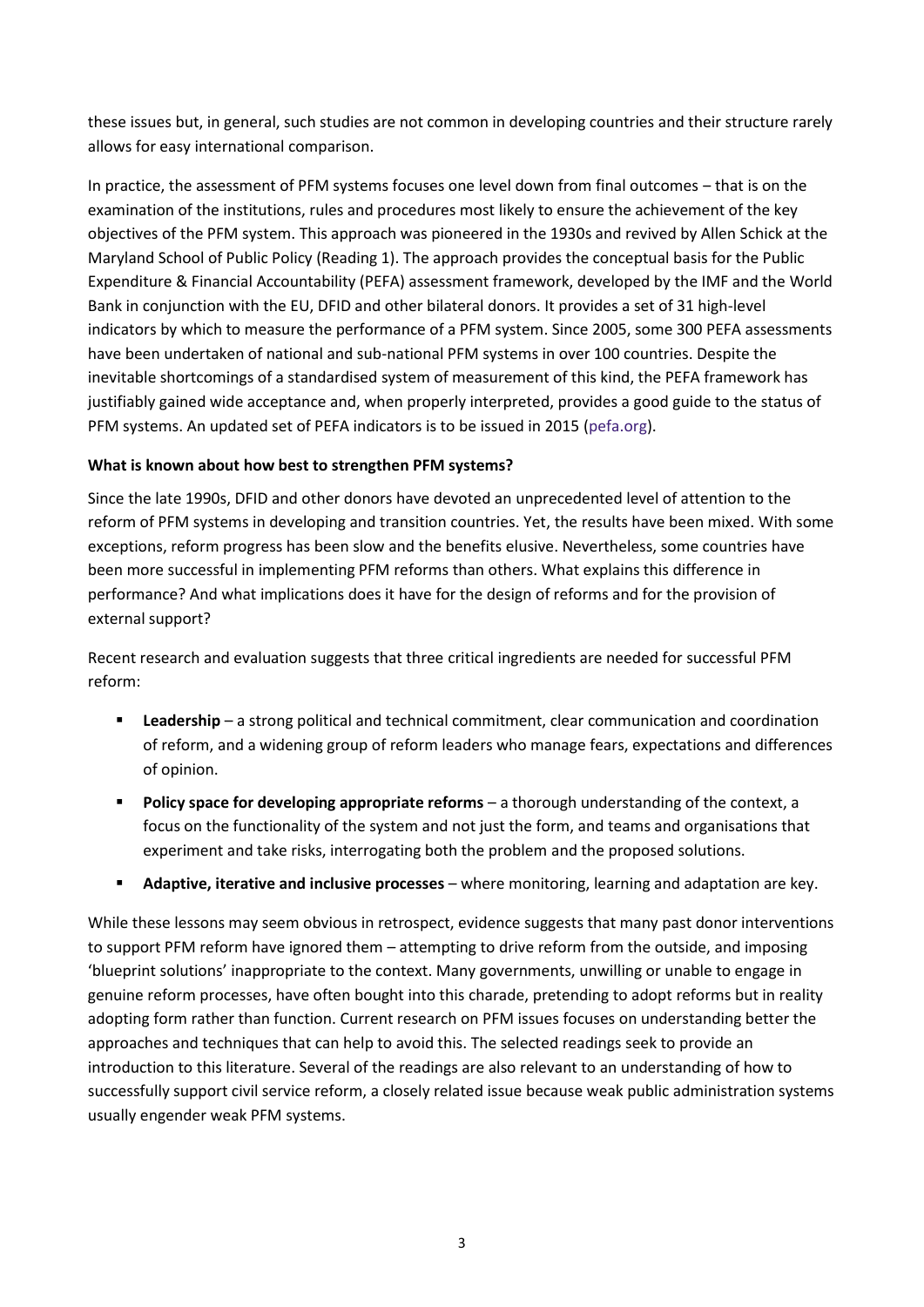## **Key Readings**

**Reading 1:** Schick, A. (1998). *A Contemporary Approach to Public Expenditure Management*, World Bank Institute, Washington DC, Chapter 1, pp. 1-27

[http://documents.worldbank.org/curated/en/1998/05/6573357/contemporary-approach-public-expenditure](http://documents.worldbank.org/curated/en/1998/05/6573357/contemporary-approach-public-expenditure-management.pdf)[management.pdf](http://documents.worldbank.org/curated/en/1998/05/6573357/contemporary-approach-public-expenditure-management.pdf)

Schick outlines the three objectives of a PFM system and explains the characteristics of the institutional arrangements most likely to ensure achievement of these objectives. It is simply written and provides an excellent introduction to the institutional approach to PFM, which is implicit in so much of the subsequent literature. Readers are especially encouraged to analyse Tables 1.2, 1.3 and 1.4, which summarise the institutional arrangements for enforcing aggregate discipline, for improving allocative efficiency and for improving operational efficiency.

**Reading 2:** Ramkumar, V. and Shapiro, I. (2010). *A Guide to Transparency in Budget Reports*, International Budget Partnership (IBP), Washington DC.

[http://internationalbudget.org/wp-content/uploads/Guide-to-Transparency-in-Government-Budget-Reports-](http://internationalbudget.org/wp-content/uploads/Guide-to-Transparency-in-Government-Budget-Reports-Why-are-Budget-Reports-Important-and-What-Should-They-Include-English.pdf)[Why-are-Budget-Reports-Important-and-What-Should-They-Include-English.pdf](http://internationalbudget.org/wp-content/uploads/Guide-to-Transparency-in-Government-Budget-Reports-Why-are-Budget-Reports-Important-and-What-Should-They-Include-English.pdf)

This guide (produced by IBP, the sponsors of the Open Budget Index) is designed for civil society groups but could equally be used by donor staff to support CSO activities or to press directly for the achievement of internationally recognised standards of budget transparency. It also provides an excellent guide to the key products of the budget cycle. The Summary Table in the Annex (pp.44-47) outlines the role of key budget documents, and details their 'ideal' content and timeframe for publication.

**Reading 3:** Krause, P. (2013). *PFM reforms, signals and adaptation*, Conference Paper presented at the 9th CABRI Annual Conference for Senior Budget Officials, Nairobi, August, 2013. [http://www.cabri-sbo.org/resources/publications/reports/760-exploring-the-missing-links-in-public-financial](http://www.cabri-sbo.org/resources/publications/reports/760-exploring-the-missing-links-in-public-financial-management-reforms-9th-annual-seminar.pdf)[management-reforms-9th-annual-seminar.pdf](http://www.cabri-sbo.org/resources/publications/reports/760-exploring-the-missing-links-in-public-financial-management-reforms-9th-annual-seminar.pdf) (pp.7-8)

Philipp Krause (ODI) provides a critique of the practice of transposing 'international best practice', without regard to the domestic context. He describes the widespread adoption of such models as a process of imitation rather than innovation, and, at its worst, a mere process of ventriloquism. This is when only the form rather than the function has been imitated, the purpose being to provide a reform 'signal', while actually serving to hide the absence of real reform. The article stresses the importance of doing away with the donor-driven incentives that generate such behaviour.

**Reading 4:** Lawson, A. (2013). *Successful PFM reforms: what is the right context and what are the right mechanisms?* Conference Paper presented at the 9<sup>th</sup> CABRI Annual Conference for Senior Budget Officials, Nairobi, August, 2013.

[http://www.cabri-sbo.org/resources/publications/reports/760-exploring-the-missing-links-in-public-financial](http://www.cabri-sbo.org/resources/publications/reports/760-exploring-the-missing-links-in-public-financial-management-reforms-9th-annual-seminar.pdf)[management-reforms-9th-annual-seminar.pdf](http://www.cabri-sbo.org/resources/publications/reports/760-exploring-the-missing-links-in-public-financial-management-reforms-9th-annual-seminar.pdf) (pp.8-9)

This conference paper presents a summary of a more substantial evaluation of ten years of PFM reforms in Burkina Faso, Ghana and Malawi between 2000-2010. Based on an analysis of nine case histories of PFM reform within these countries, it emphasises the importance of political leadership, strong coordinating mechanisms, policy space, innovation and learning. The case histories help to bring alive these cross-cutting lessons, providing useful details on the specifics of reform design and management.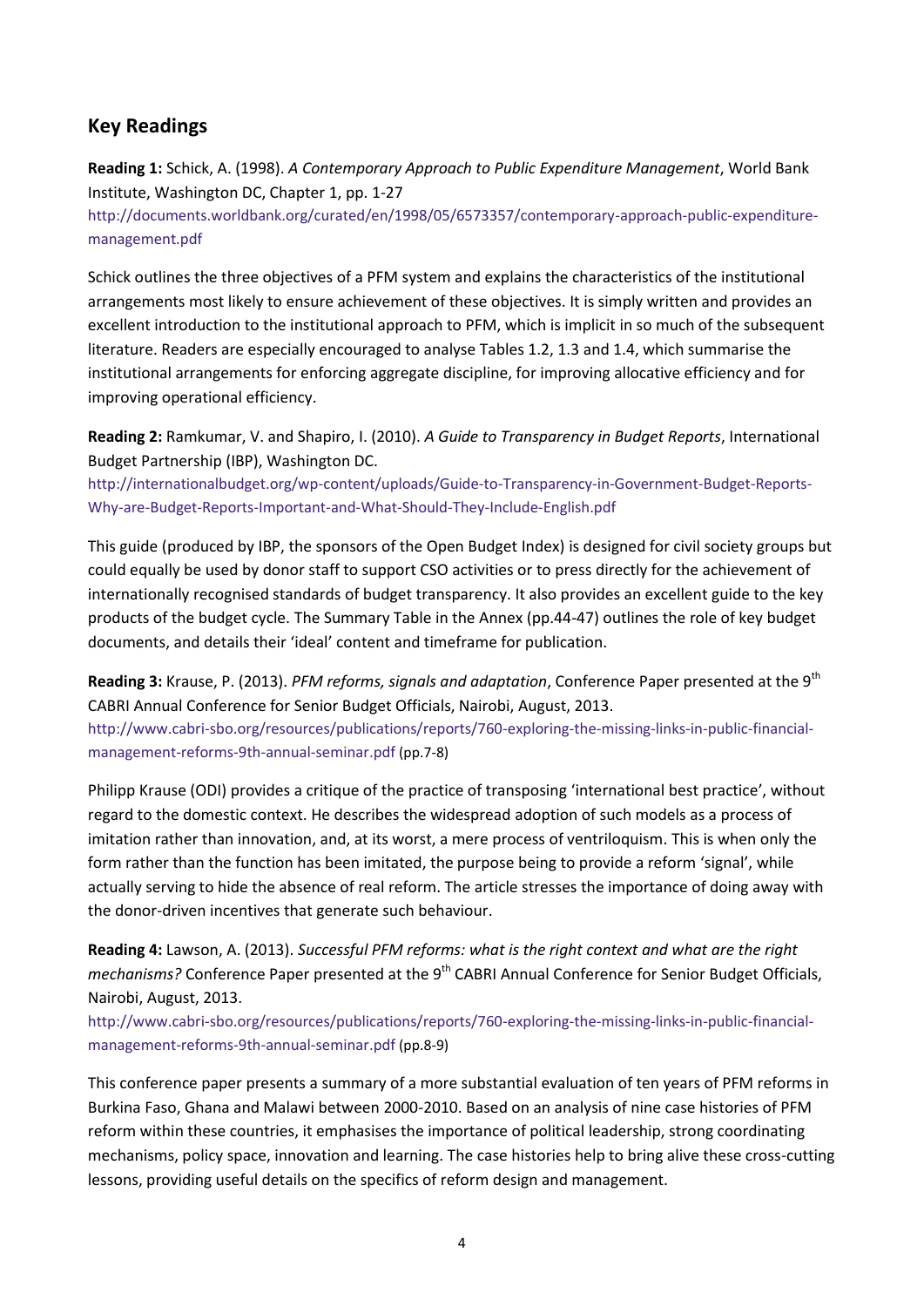**Reading 5:** Andrews, M., Pritchett, L. and Woolcock, M. (2012). *Escaping Capability Traps through Problem-Driven Iterative Adaptation,* Centre for Global Development (CGD) Working Paper 299, Washington DC. [http://www.cgdev.org/publication/escaping-capability-traps-through-problem-driven-iterative-adaptation-pdia](http://www.cgdev.org/publication/escaping-capability-traps-through-problem-driven-iterative-adaptation-pdia-working-paper)[working-paper](http://www.cgdev.org/publication/escaping-capability-traps-through-problem-driven-iterative-adaptation-pdia-working-paper)

Matt Andrews and his colleagues show how the practice of 'mimicry' (also described in Krause) serves to perpetuate 'capability traps', in which state capability stagnates or even deteriorates, even though governments remain engaged in development rhetoric and continue to receive development resources. They recommend a different approach to supporting PFM and other reforms, described as Problem-Driven Iterative Adaptation (PDIA), which emphasises solving locally defined problems through experimental approaches that promote learning and adaptation.

**Reading 6:** Petersen, S.B. (2006). *Automating Public Financial Management in Developing Countries*, John F. Kennedy School of Government Faculty Research Working Paper Series RWP 06-043, Harvard University. [http://www.hks.harvard.edu/m-rcbg/papers/peterson\\_oct\\_2006.pdf](http://www.hks.harvard.edu/m-rcbg/papers/peterson_oct_2006.pdf)

Many PFM reforms involve the introduction of Integrated Financial Management Information Systems (IFMIS), often at substantial cost in financial outlays and administrative efforts. Experience shows that these systems often fail or under-perform. This paper provides a framework and a case study from Ethiopia, illustrating an approach that has worked, and which effectively endorses the PDIA approach to reform – although it was written before the PDIA terminology was invented.

**Reading 7:** Simson, R., Sharma, N. and Aziz, I. (2011). *A guide to public financial management literature for practitioners in developing countries*, Overseas Development Institute, London. <http://www.odi.org/publications/6242-public-financial-management-pfm-guide>

This literature review contains an exhaustive listing and introduction to key texts, covering the full PFM cycle and addressing technical issues, such as reform sequencing and design. It provides an excellent resource whenever guidance might be needed by donor staff and their counterparts on how to address specific issues of PFM, such as procurement, cash management, medium-term expenditure frameworks, programme budgets, etc.

## **Questions to guide readings**

- 1. PFM is frequently seen as a 'technical' issue, when it is much more fundamentally a political and institutional issue. What gives rise to this misconception? And what can be done to promote a better understanding of the institutional essence of PFM? *(Readings 1 and 2)*
- 2. Andrews, Pritchett and Woolcock present 'isomorphic mimicry' the copying of reform models from other countries – as a universally bad thing. Is this necessarily so? Do you believe, as does Krause, that mimicry might be used positively? If so, how? *(Readings 3, 5 and 6)*
- 3. It is a commonplace statement that leadership is needed for PFM reform to succeed. The question is what type of leadership? Does there always need to be political leadership of reforms – as the experience of Burkina Faso, Ghana and Malawi suggest? Or can leadership take more varied forms,